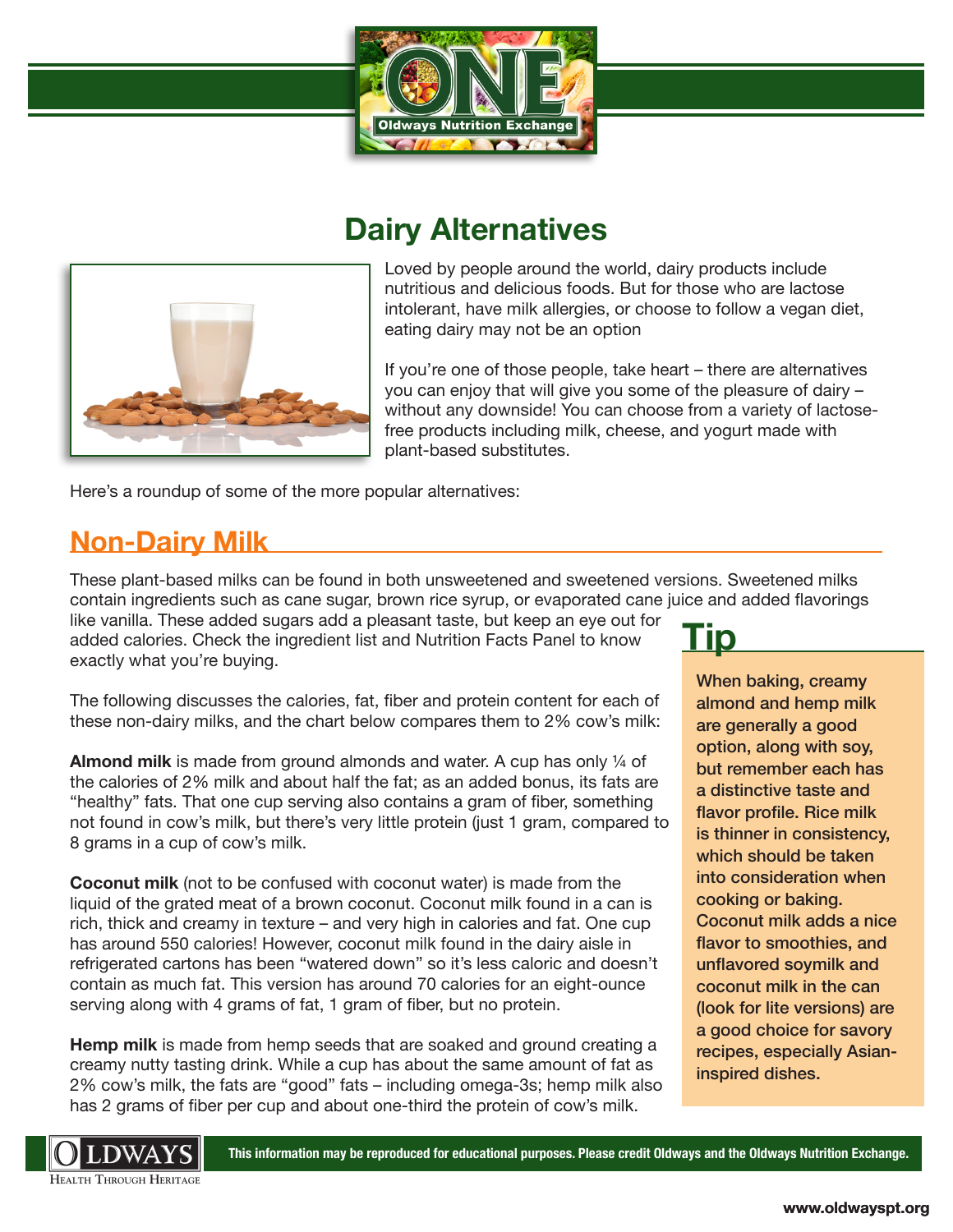

**Oat milk** is made from oat groats (the hulled kernel of the oat grain) and water; some brands are a mix of oats and other grains. A one-cup serving has 130 calories, contains 2.5 grams of fat, 2 grams of fiber, and 4 grams of protein, but the naturally-occurring sugars bring the carbohydrate content to 24 grams. (In comparison, a serving of 2% milk has 11.4 grams of carbohydrate.)

**Rice milk** is made from boiled rice (both brown rice and white rice versions are available). It has a watery consistency and to help it taste more like cow's milk, flavor enhancers like brown rice syrup and vanilla are often added. Most brands have about the same number of calories as 2% cow's milk and about half the fat. Unlike other plant-based dairy substitutes, rice milk has little or no fiber.

**Soy milk** is a liquid extract of soybeans. It's higher in protein than other dairy substitutes, containing nearly the same amount as cow's milk, around 7 grams per eight-ounce serving. It has about the same number of calories as skim milk, with healthy fats and about a gram of fiber.

### **Yogurt**

Just like the dairy milk substitutes listed above, there are a variety of non-dairy yogurts to choose from including soy, almond, hemp and coconut milk products. They have similar attributes to the non-dairy milks listed above.

Tip: Look for yogurts with a short list of ingredients including the milk substitute and live and active cultures. Words like honey, high fructose corn syrup, highly processed fruit extracts, cane sugar, rice syrup, to name a few, are a clue that there's sugar – and added calories – in each serving.

#### **Cheese**

Today, we can choose from a variety of non-dairy "cheese" products, many of them based on soy, rice and hemp milk, which mimic the taste of cheddar, mozzarella and provolone.

# **Tip**

For all these dairy substitute products, be sure to read the ingredient lists to ensure that you're not inadvertently eating a form of dairy. Words to look out for include:

- Casein
- Caseinates (in the form of calcium, potassium, sodium, magnesium and ammonium)
- Curds
- Ghee
- **Hydrolysates**



**Lactalbumin** 

- **Lactoglobulin**
- **Lactose**
- **Lactulose**
- Rennet casein
- Whey

**This information may be reproduced for educational purposes. Please credit Oldways and the Oldways Nutrition Exchange.**